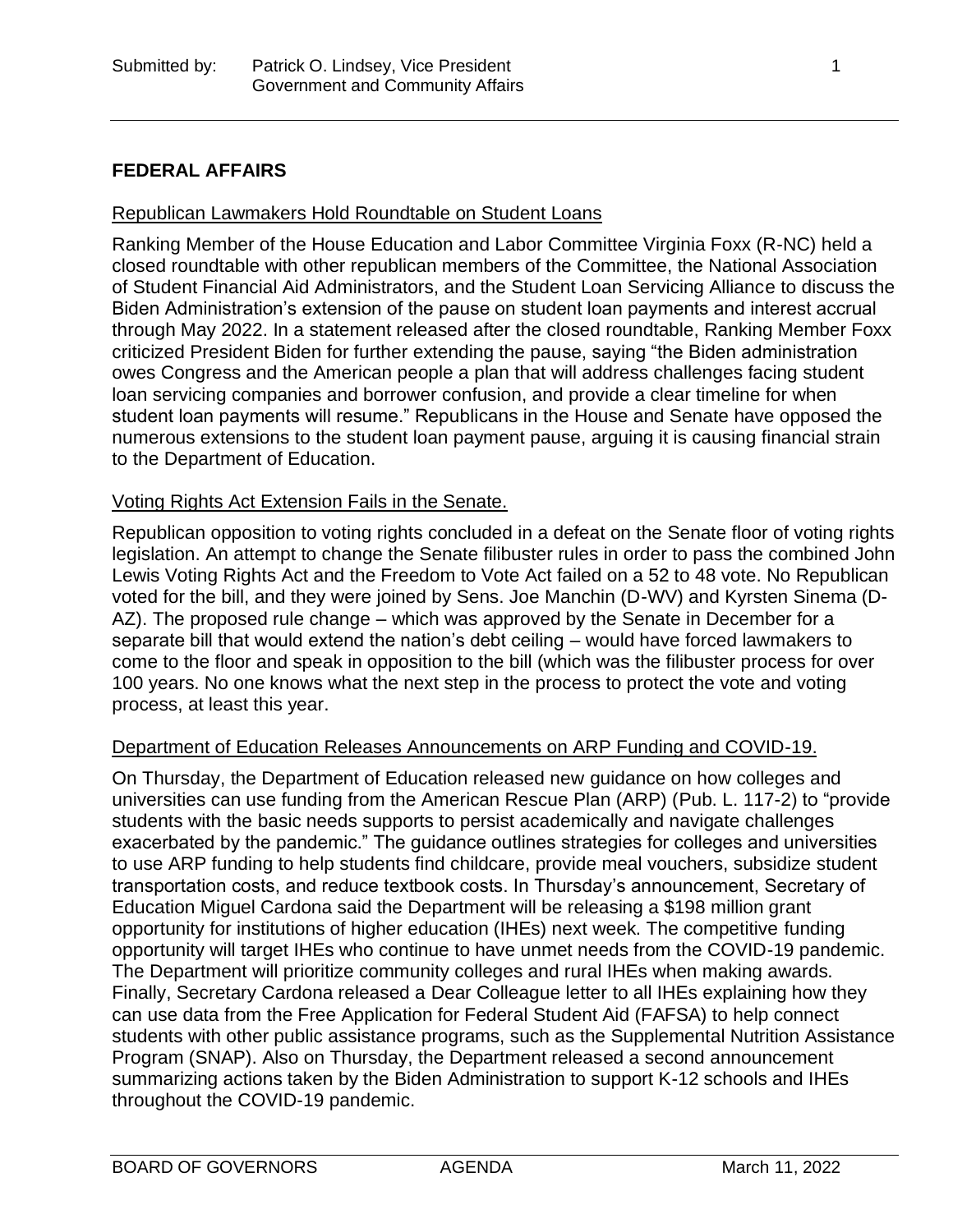## CFPB Expands College Oversight Operations.

On Thursday, the Consumer Financial Protection Bureau (CFPB) announced it will begin investigating for-profit universities who make loans directly to students. Specifically, the agency will be investigating proprietary universities that prey on students because of their inability to pay back loans granted from the institution itself, such as "placing enrollment restrictions, withholding transcripts, improperly accelerating payments, failing to issue refunds, and maintaining improper lending relationships." The CFPB also published the review manual they will use when investigating these IHEs.

#### Dept. of Education Announces Changes to Loan Rules Under the Previous Administration.

On Friday, the Department of Education announced that student borrowers would no longer be required to complete an Annual Student Loan Acknowledgment process before receiving their loans. The previous Administration issued a rule that required students to engage in an annual process of viewing how much student loan debt they currently owe before signing the Master Promissory Note (MPN) and receiving their next year's federal aid and loan disbursement. However, the rule was never officially implemented due to delays caused by the COVID-19 pandemic. Some schools argued requiring this annual review of loans would put an administrative burden on financial aid offices.

## Dept. of Education Holds First Week of 2022 Rulemaking Meetings.

This week marked the first week of meetings for the Institutional and Programmatic Eligibility Rulemaking Committee. The Committee was the first to meet as part of the Department of Education's 2022 negotiated rulemaking, which will make regulatory changes for various programs authorized by Title IV of the Higher Education Act. Specifically, the Committee is tasked with considering regulatory changes related to 90/10, gainful employment, change of ownership and change in control of colleges and universities, and financial responsibility for institutions. Notably on the first day of discussions, the Committee voted to include a civil rights representative on the panel, although they declined a petition to include an additional representative from proprietary universities. The Committee will meet again from February 14- 18 and from March 14-18, 2022.

#### Wayne State University receives "minority-serving institution" eligibility

The University applied for and received designation as a minority serving institution. Among other things, this designation immediately means:

WSU is eligible to apply for Titles III and V grant programs under the Higher Education Act of 1965 as an *AANAPISI Serving Institution* and *Strengthening Institutions Programs (SIPs)* at the Department of Education.

WSU is also eligible for a waiver of non-matching Federal share requirements under the Federal Work Study Program, the Federal Supplemental Educational Opportunity Grant Program and the TRIO Student Support services Program.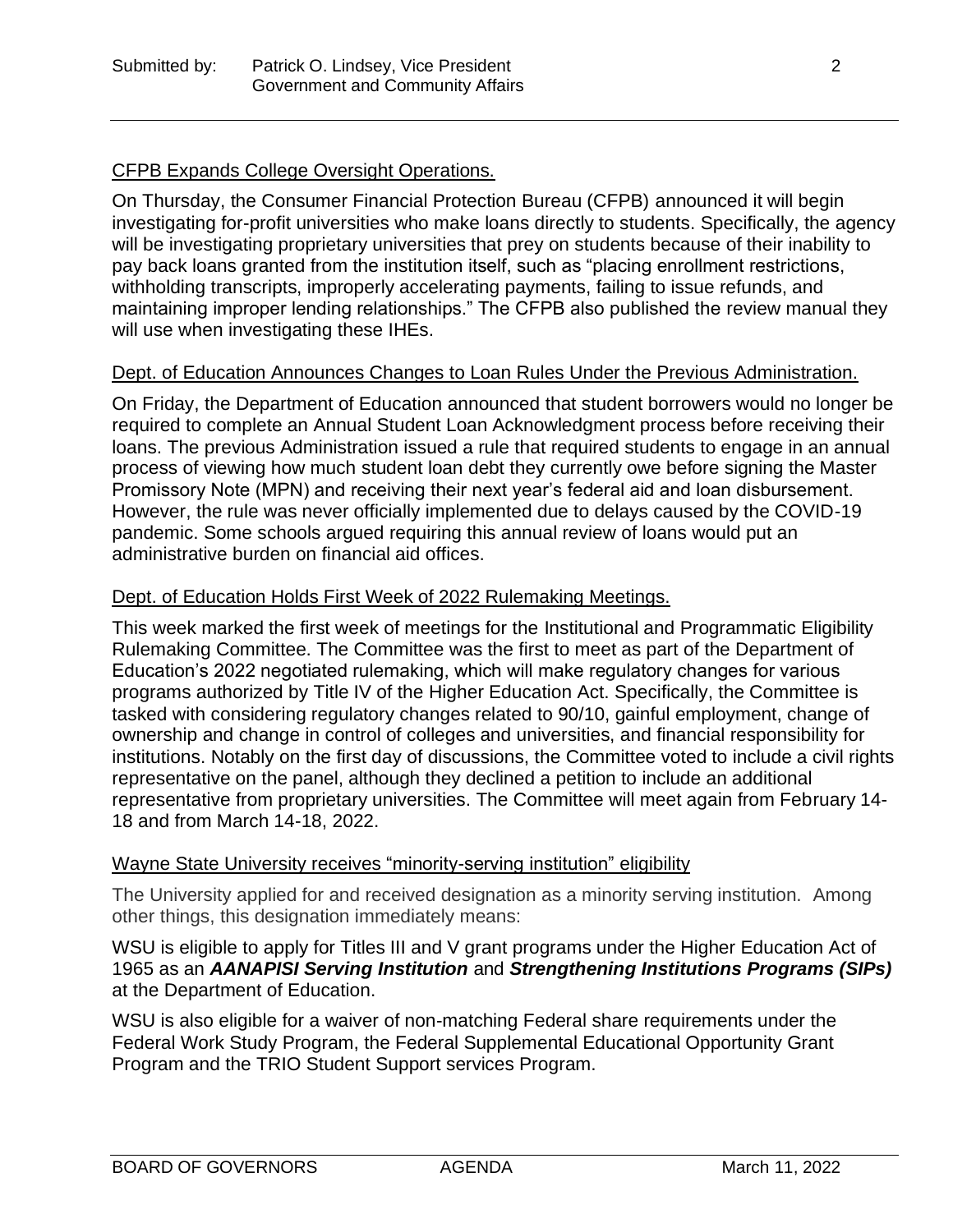WSU is potentially eligible, upon demonstrating a need, for waivers in matching programs in other areas.

In sum, this designation enables WSU to apply for grants – not loans – solely designated for MSIs by Congress and the Department of Education (within our categories of eligibility). By augmenting or supplanting the support Wayne State University has already committed to lowincome and ethnic minority students, this designation strengthens and leverages support of all our students and faculty. This is a significant, legacy development for WSU.

# **STATE AFFAIRS**

## State of the State Address

The Governor gave her fourth State of the State address on January 26, 2022. She gave remarks virtually from Detroit Diesel and highlighted several accomplishments including road projects completed; her reinstatement of prevailing wage for state construction contracts; federal investment in the Soo Locks; expanding access to low and no cost childcare; building new state police posts; criminal justice reforms; the construction of a new veteran's home; and the creation of successful educational access programs, Futures for Frontliners and Michigan Reconnect. Further, she spent time discussing major bipartisan successes she's had with the legislature, like the historic K-12 educational investment and the multi-billion-dollar economic development package recently passed that has now resulted in a \$7 billion commitment from GM.

Most importantly, Governor Whitmer offered a preview of several proactive proposals. It's an election year, so it's no surprise that many of these items were designed to appeal to the people. Governor Whitmer proposed five primary objectives: repealing the retirement tax, increasing the Michigan Earned Income Tax Credit (EITC), lowering the cost of insulin, making electric vehicles more affordable, and increasing the mental health workforce.

## Budget Updates

*Governor's Executive Recommendation*: The Governor's Executive Budget Recommendation was presented to a joint convening of the House and Senate Appropriations Committees on February 9<sup>th</sup>. The issuance of the Governor's budget kicks off the official budget process. The Governor funded several large-scale priorities, including most notably \$100 million to support the construction of the Wayne State School of Medicine joint project with Karmanos Cancer Institute on Wayne State's campus. Further, she proposed a robust increase to higher education funding through a 5% increase in the base and an additional 5% increase in onetime dollars. Further, the Governor proposed a \$141.5 million allocation for deferred maintenance of campus buildings and information technology systems. It is incredible to see the investment in WSU as well as the massive funding increase for all 15 public universities in the Executive's recommendation. These investments should be applauded not only for the Governor recognizing our value but also for every individual legislator who amplified the importance of investing in higher education and in Wayne State University in particular. There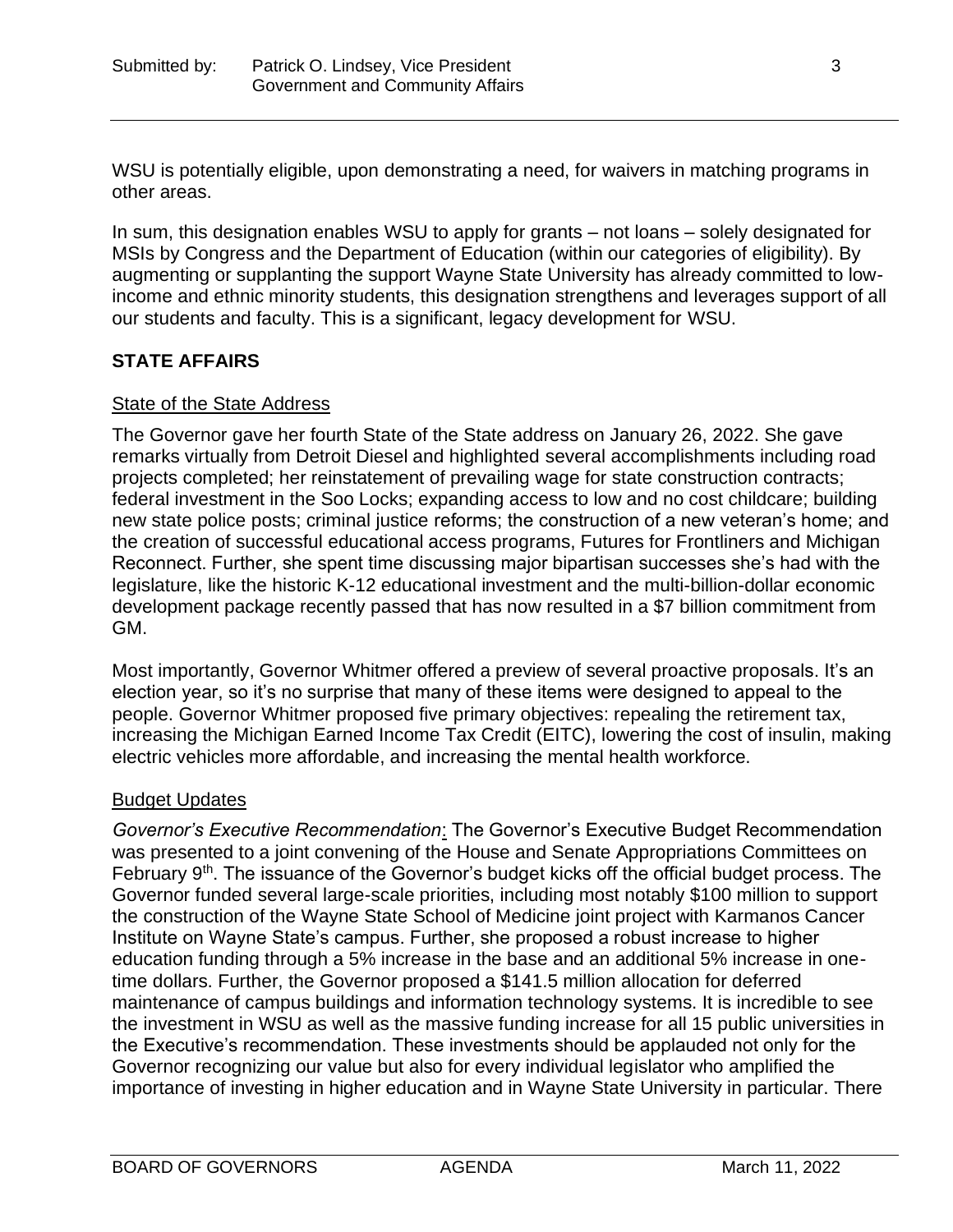is more work to be done to ensure these items are retained in the final state budget, but inclusion in the Executive Recommendation is a major step in the right direction. WSU has several active budget requests in addition to those mentioned above, and regardless of inclusion in the Executive Recommendation, we will be advocating for:

- Investing \$100 million dollars to support the construction of a new school of medicine building, jointly occupied by Karmanos Cancer Institute.
- Supporting MASU's request for a \$400 million dollar investment in the Michigan Competitive Scholarship.
- Supporting funding to grow the state's social work workforce.
- Supporting funding expand the C2 pipeline program to allow for mental health training opportunities for in-school and out of school personnel.
- Retaining and growing existing state funded items like MiDOCS, Lycaki-Young, Poison Center, Psychiatric Nurse Practitioner growth, and Frontline Strong Together.

# **Legislation**

WSU DGCA continues to monitor state legislation and regulations that could impact our students, our faculty, our community, and our ability to carry out our mission. When formulating a university position, we work with internal subject matter experts to both craft the best position and to provide feedback to legislators. Further, we work collaboratively with both our URC partners and all 15 public universities to leverage our collective positions and create favorable outcomes as often as possible. We are currently monitoring, and actively engaging, on several pieces of legislation including, but not limited to, the following:

- House Bill 4512 (Hornberger) clarifying the removal procedures for university board members. WSU is monitoring this legislation.
- House Bill 4615 (Marino) requiring candidates for university boards to file a financial disclosure. WSU is monitoring this legislation.
- Senate Joint Resolution F (McBroom) requiring university board meetings to be open to the public. This is a constitutional amendment proposal requiring a heightened 2/3 vote of both chambers before being put onto the ballot during the next general election for approval by the people. WSU is monitoring this initiative.
- House Joint Resolution K (Hornberger) requiring university board meetings to be open to the public. This is a constitutional amendment proposal requiring a heightened 2/3 vote of both chambers before being put onto the ballot during the next general election for approval by the people. WSU is monitoring this initiative.
- Senate Bills 637 (Chang) and 638 (Outman) create important opportunities for coresponse models and community crisis responses teams to actively engage in the criminal legal process, potentially diverting individuals who would be better served through behavioral health interventions from the traditional criminal justice system. This legislation was actively informed by WSU team members and the WSU Center for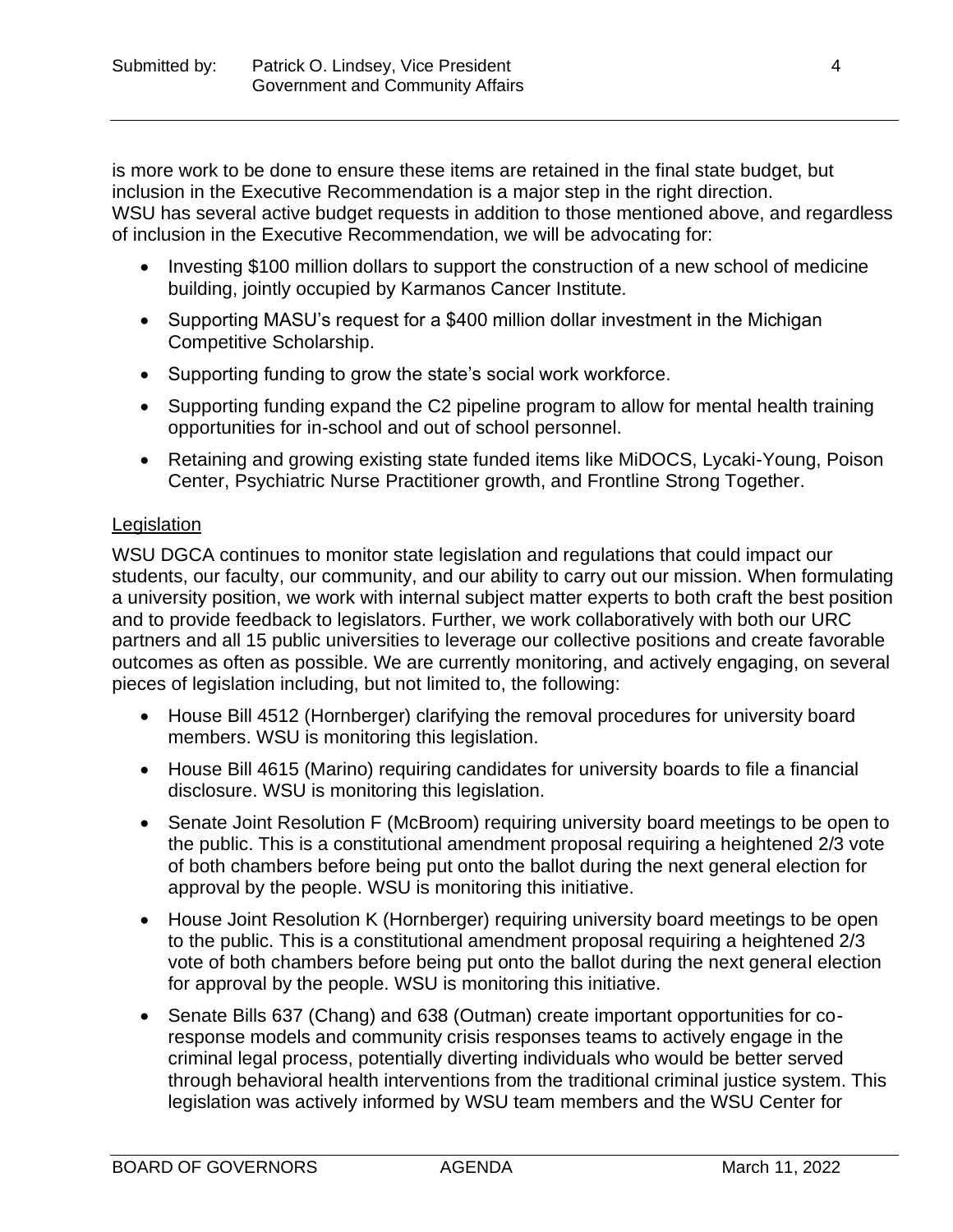Behavioral Health and Justice. WSU is supportive of these bills. These bills were signed by the Governor.

- Senate Bill 582 (Wojno) would prohibit a public body, including a university, from carrying out research involving canines. Legislation that aims to restrict, or arbitrarily eliminate the ability to conduct potentially life-saving research, is not something WSU supports.
- House Bill 5183 (Tate) which moves up the effective date of legislation signed last term allowing student athletes to be compensated for their name, image, or likeness. WSU is monitoring this legislation.
- House Bills 5556(Roth)-5557 (Damoose) allowing community colleges to offer a fouryear Bachelor of Science in Nursing (BSN) degree program. This legislation is a reintroduction and has been consistently reintroduced each legislative session for nearly 18 years. WSU opposes this legislation but is actively working with the bill sponsors to convene a stakeholder workgroup to discuss the issue, non-legislative solutions, and ways the legislature could leverage existing infrastructure to support rural healthcare needs.
- House Bills 5361 (VanSingel) and 5362 (Steckloff) would prohibit a community college from collecting local taxes if they began offering a new four-year degree program. This legislation is in response to HBs 5556-5557, and strategically creates opportunity to further the discussion around the roles of public post-secondary institutions in the state as well as their funding streams. WSU is supportive of this legislation.

# **GOVERNMENT HEALTH AFFAIRS**

# FY '23 Health Affairs Budget Requests

**1.** *MIDOCS:* The MIDOCs program improves access to primary care in underserved areas across Michigan. In July, we will begin training 20 new physicians, making the total number of MIDOCs residents 52. These physicians have made a commitment to practice in a Michigan primary care health professional shortage area (HPSA) during and after training. Of Michigan's 83 counties, 75 counties have at least partial designation as a primary care HPSA. Studies indicate that resident physicians who train in these community settings are nearly three times more likely to practice in an underserved area after graduation.

# *Request: \$6.4M*

**2.** *Psychiatric-Mental Health Nurse Practitioner Program Funding:* Funding included in the House budget recommendation will allow the WSU College of Nursing (CON) to recruit, educate, and train an additional 32 Advanced Practice Psychiatric-Mental Health Nurse Practitioners and provide each new student with a one-time stipend to commit to practicing for two years in a medically underserved community upon program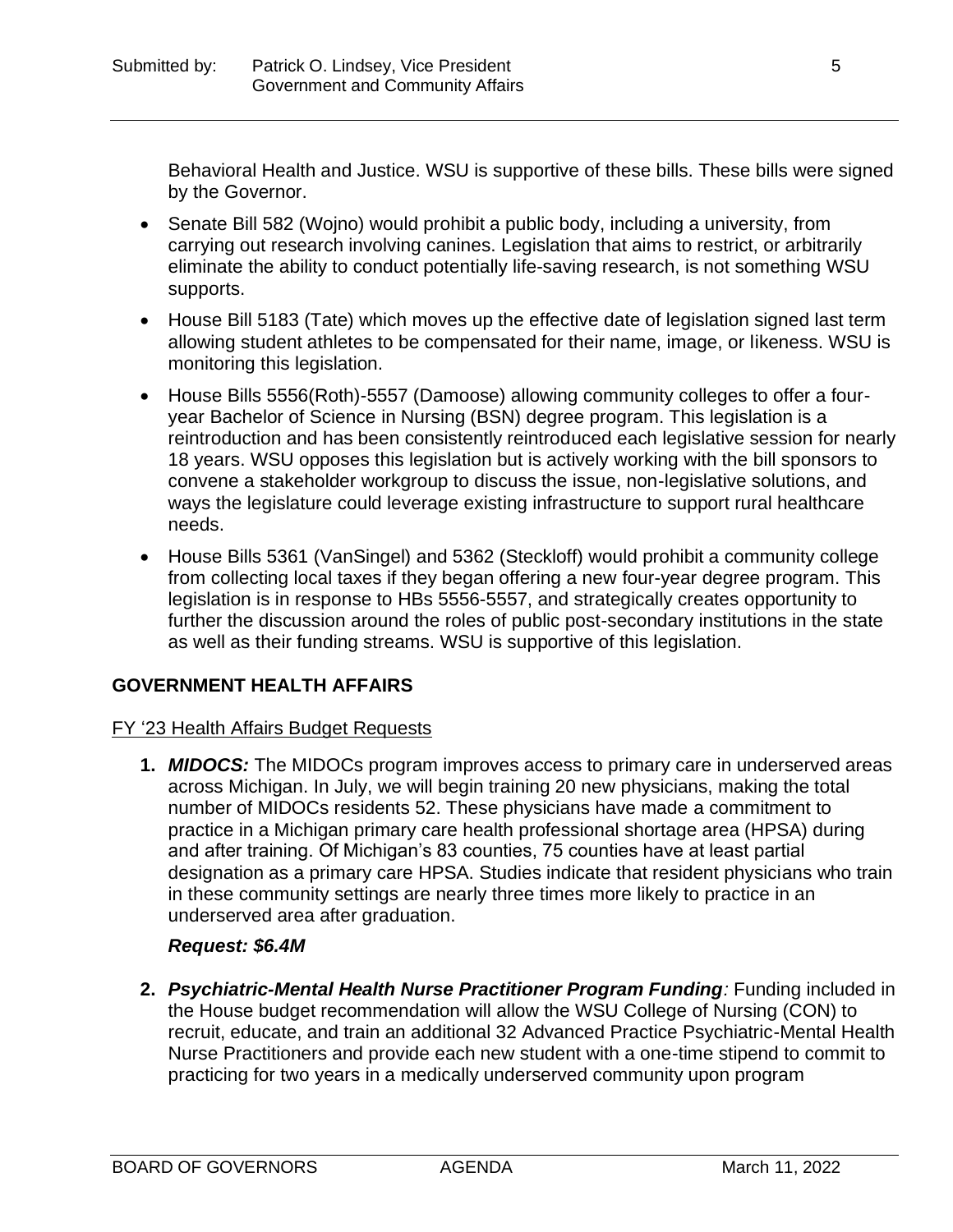completion. The project will be accomplished through funding to WSU with oversight by the department and the office of nursing programs.

WSU CON has the *oldest* and *only* fully online Psychiatric-Mental Health Nurse Practitioner program in Michigan, allowing us to train students anywhere in the state. Overall, we have 84 students currently enrolled in this specialty. COVID-19 has only exacerbated the need for additional mental health providers. Psychiatric Mental Health NPs work with individuals, families, groups and communities to address both psychical and mental health needs. They offer primary care and mental health care services. They are trained to assess, diagnose and treat individuals and families with psychiatric disorders using therapeutic skills, including administering psychotherapies and prescribing medications.

## *Request: \$1.573M*

**3.** *Frontline Strong Together:* WSU has been working with members of the law enforcement and fire communities to create programming in response to \$2.5 million in funding initially included in the Fiscal Year 2021 budget. That funding allows for the creation and delivery of multidisciplinary support and services for first responders. While the initial funding will allow for the development and initial deployment of a program to provide care opportunities for first responders, we are supportive of continuing to fund this program, which will allow for long-term care opportunities to be designed and disseminated.

## *Request: \$2.5M*

**4.** *Lycaki Young:* The Lycaki Young fund has allowed the WSU Department of Psychiatry to provide care to Michiganders who are low income and who experience severe and persistent mental illness. Services are provided for over 50,000 patients annually. Many patients served are indigent, uninsured or enrolled in Medicaid or Medicare. An increase in funding would allow for an expansion of current services and the creation of a new residency program in partnership with McLaren.

# *Request: \$10M (increase of \$4.4M)*

**5.** *Michigan Poison & Drug Information Center:* The MiPDC has been the only poison center in Michigan since 2009. They are the 5<sup>th</sup> largest poison center in the nation. WSU took over the center in 2019. The MiPDC operates at high capacity to provide real-time exposure treatment, education, and prevention services free of charge to all callers 24 hours a day, 7 days a week, 365 days a year.

# *Request: \$2.2M (increase of \$1M)*

**6.** *Wayne Health Mobile Units:* WSU and the physician practice group, Wayne Health have run the Mobile Health Unit program since March of 2020. Initially, services focused on COVID-19 testing and vaccinations. The units are now expanding into primary care services. Much of the costs associated with the units and care for the uninsured are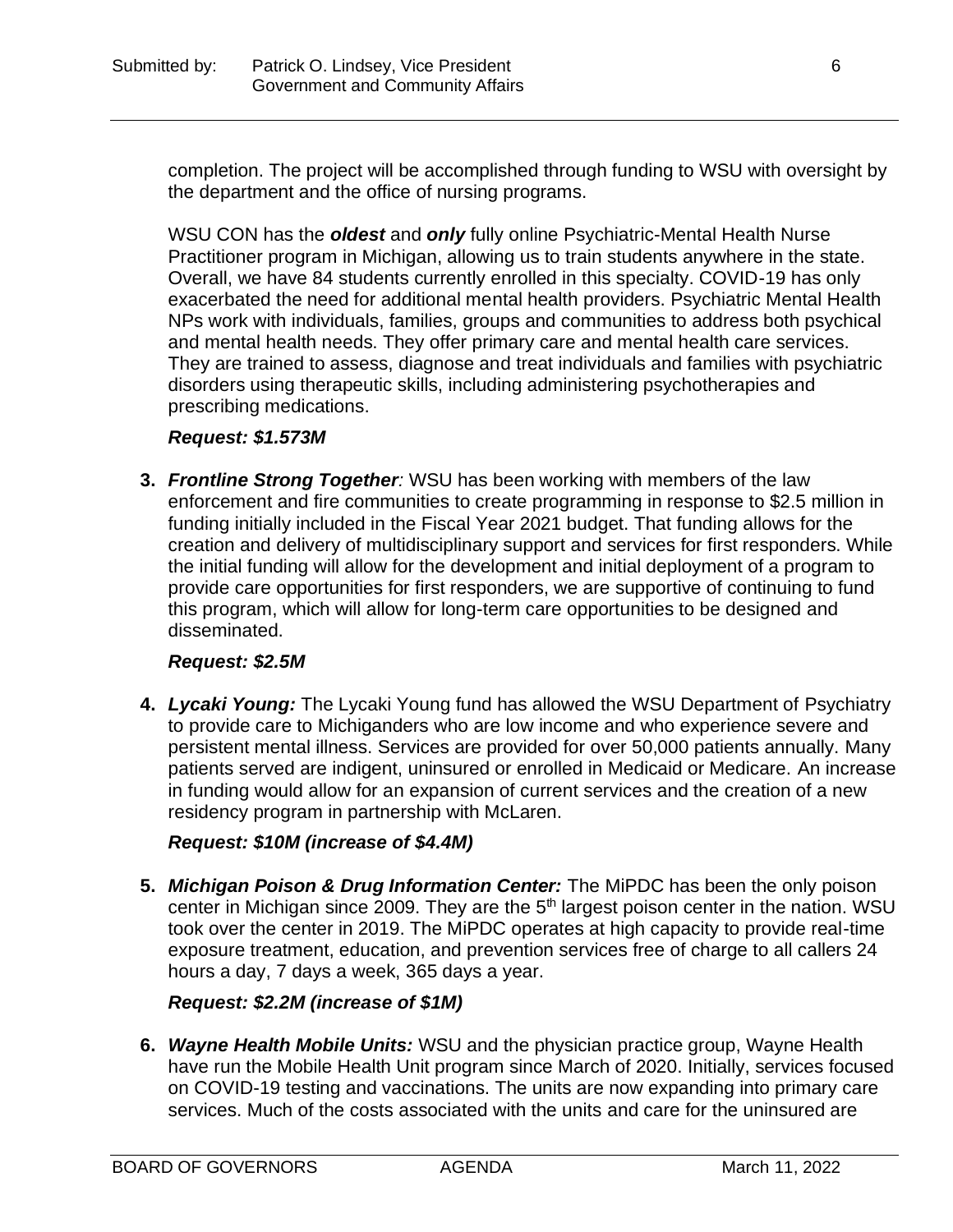supported by the Michigan Department of Health and Human Services and WSU donors such as the Cielo Foundation, Ford Motor Co., among others.

As pandemic-related needs level out, the mobile health units will continue to and enhance their focus on identifying people with problems that could lead to chronic disease. The MHUs aim to rethink health care delivery, bringing care to people and meeting their needs in their community. An additional target for expansion will be worksite screenings, targeting those who do not have the flexibility to leave work for appointments.

#### *Request: \$2.2M*

**7.** *SSW Workforce Proposal:*To prepare social workers to partner with law enforcement, we propose a new crisis response certificate designed for current social work students or social workers to specialize in crisis response. We propose a \$1.65 million investment to support this pilot project over the course of five years. The end goal is to train 250 social workers in crisis response, enabling them to effectively work within the criminal justice/behavioral health/healthcare continuum.

#### *Request: \$1.65M*

#### Opioid Task Force:

The Opioid Task Force had its quarterly meeting in January. Topics of discussion included providing feedback to opioid use disorder related legislation and the NaloxBox Pilot Program.

As a reminder, the Task Force has identified a NaloxBox Pilot Program as a main priority. The Pilot Program would place doses of Naloxone in student housing on campus. The Pilot Project has been approved by the School of Medicine and the Task Force is in the planning stages.

#### School of Medicine Engagement with Community Leaders:

Dean Schweitzer is conducting meetings with community leaders and influencers in Detroit. The meetings are introductory in nature and for the Dean to form connections with key contacts. Thus far, we have focused on scheduling meetings with community health and wellness related organizations, women's health and LGBTQ primary care organizations, Latin, Arab, and Chaldean-American organizations, and religious leaders.

## **COMMUNITY AFFAIRS**

## Provost Kornbluh and Dr. Chamblee meet with clergy leadership

DGCA continued its cadence of quarterly meetings introducing Detroit's clergy leaders to WSU Provosts, Deans and others in leadership to hear about WSU's work and how the clergy can assist from a community outreach perspective. The February meeting focused on WSU's 2022-2027 Strategic Plan and efforts to better support our diverse, multicultural student body. DGCA is working with Academic Affairs on an initiative to work with the clergy to increase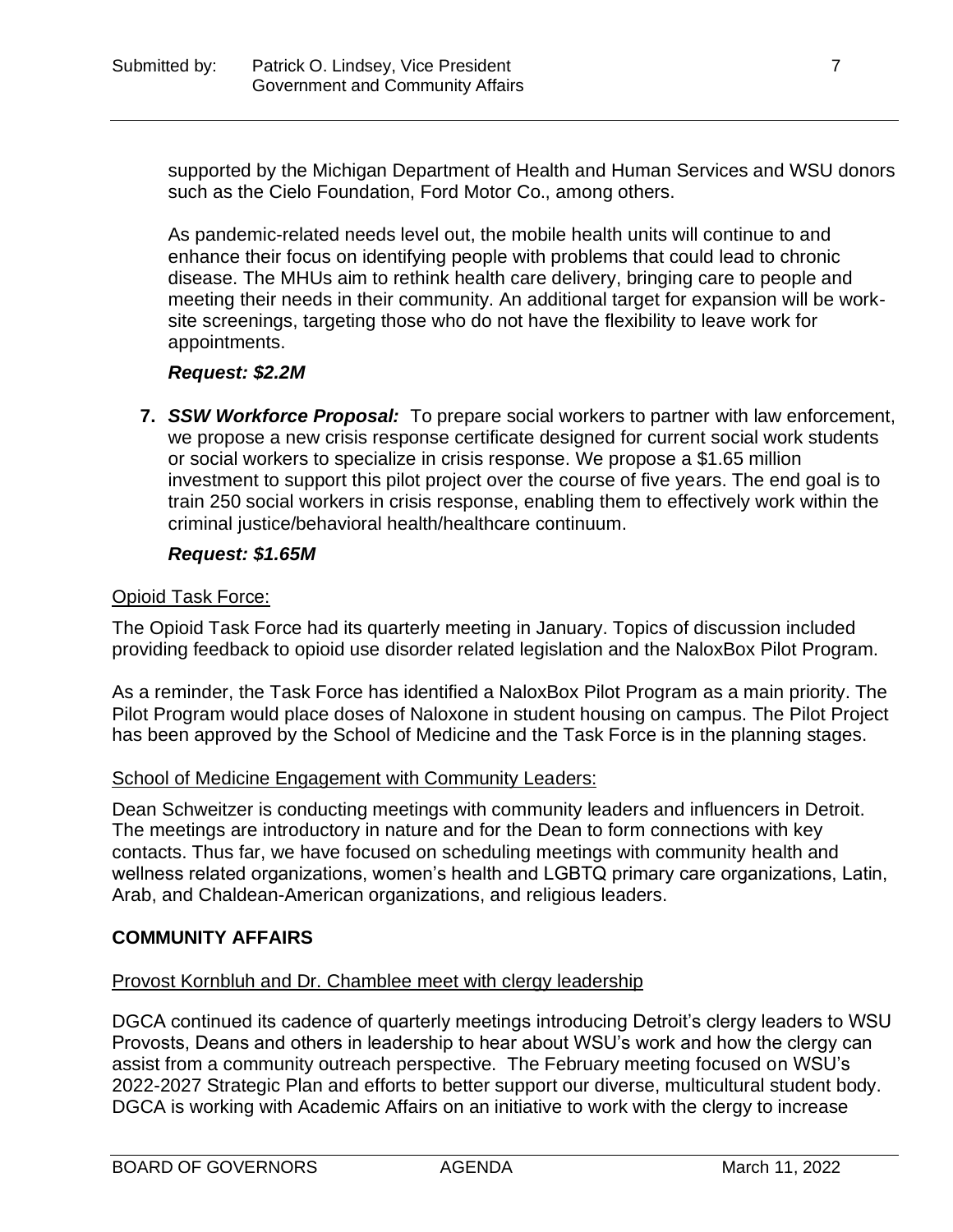community awareness of the Heart of Detroit, Warrior Way Back and other WSU admission programs. A complete overview of this initiative will be included in the next update.

#### Woodbridge Citizens' Council Meeting

Stacie Clayton, Community Affairs Director, attends the Woodbridge Citizen's Council monthly meetings to maintain the relationship with WSU's closest neighborhood community. She is under consideration to become a board member, replacing Emily Thompson, WSU Deputy of Economic and Community Development, whose term has ended.

#### Connecting to the Community

- Stacie Clayton has been appointed to the Detroit Promise Zone Authority representing higher education.
- DGCA coordinated an informational webinar in conjunction with Undergraduate

Admissions on March 10 geared toward juniors and seniors who are Detroit residents and/or attending a high school in Detroit (emphasis was placed on DPSCD student and parent participation). Churches, DPSCD, sororities and fraternities, community groups, the President's Community Advisory Group, and social media were used to publicize the event. The information presented included The Heart of Detroit and other admissions and financial aid programs, campus life and student engagement presentations. WSU current students joined the presentations as well.

- DGCA has been making community introductions for Dr. Donovan Roy, Vice Dean for Diversity, Equity and Inclusion for the School of Medicine. Dr. Roy is new to Detroit and has expressed a sincere interest in meeting key community stakeholders. DGCA has facilitated meetings with the Woodbridge Citizens' Council (local youth initiatives related to medicine); Ken Donaldson, President & CEO, Black United Fund (DPSCD students in existing pre-med programs); Dr. Ken Harris, President, National Business League (medical field entrepreneurship & WSU's MBA/MD dual enrollment program); Carla Walker-Miller, President and CEO Walker-Miller Energy Services (African American youth in STEM).
- DGCA coordinated an introductory meeting for Dean Kubiak and her team at the Center for Behavioral Health and Justice at Wayne State with Detroit Police Chief James White and 1st Assistant Chief Todd Bettison to advance the Center's initiatives and improve outcomes with existing partners.
- DGCA has begun attending the third Thursday meetings of the Michigan Hispanic Chamber of Commerce partner meetings to extend connections within the Hispanic community
- DGCA assisted Athletics in distribution 500 tickets to Detroit PSL, The Youth Connection, the Detroit Police Department, the Children's Center and the Woodbridge Community so Detroit youth can enjoy our male and female Warriors basketball games.